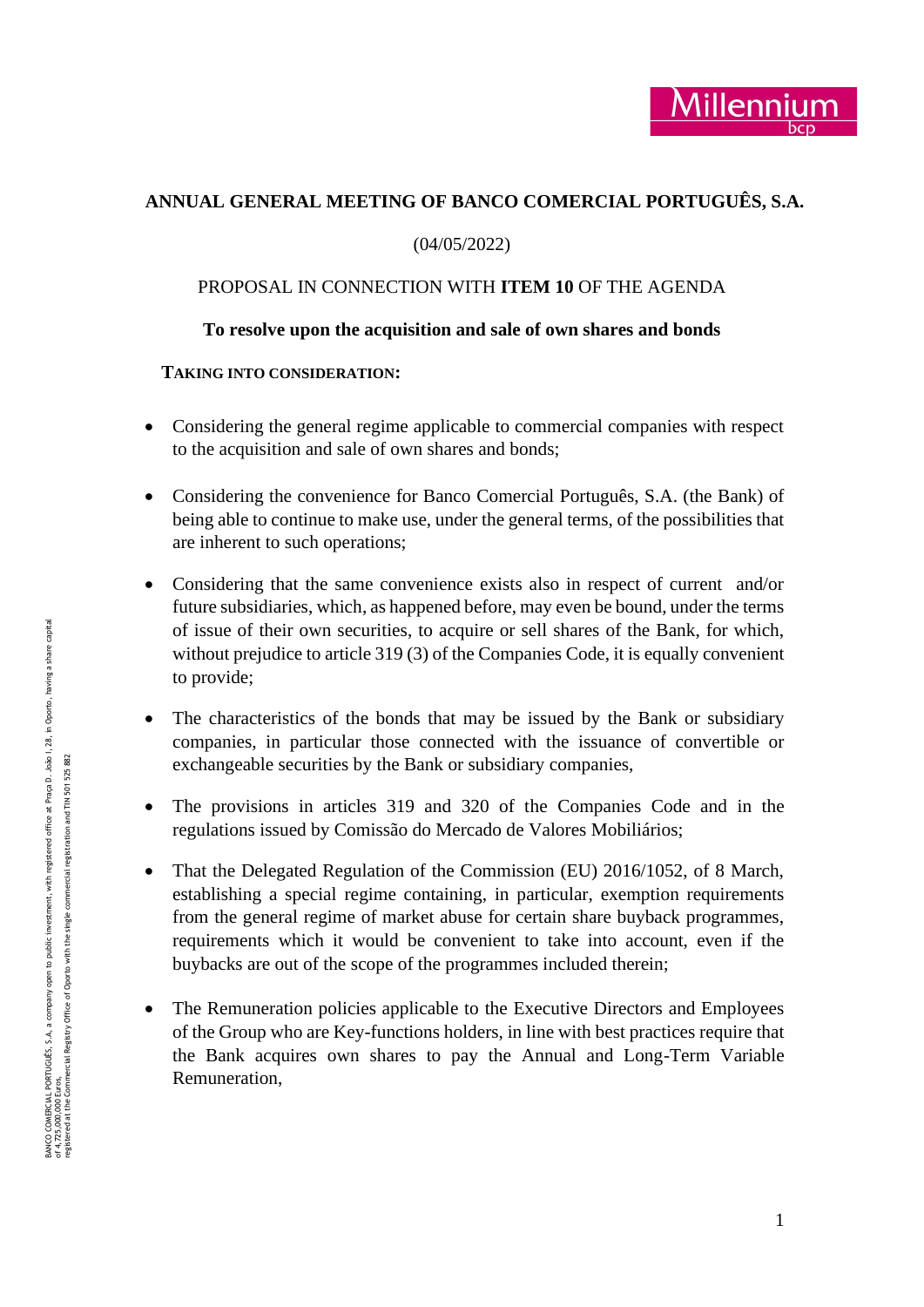

### **We propose resolving on the following:**

- 1) Exception made to the own competences of the competent administration body, the General Meeting resolves on the approval of the acquisition by the Bank, or any of its current or future subsidiaries, of own shares or bonds (in the latter, in any of the situations when the approval is legally required) already issued, or to be issued, of any kind, including rights to their acquisition or attribution, subject to a decision of the administration body of the acquiring company, under the following terms:
	- a) **Maximum number of shares to acquire**: up to the limit corresponding to ten per cent of the share capital, after deduction of any disposals made pursuant to the exercise of the authorization foreseen in 2) of this resolution without prejudice of the exceptions permitted by law and the amount of shares that may be needed to fulfil any obligation of the acquirer, arising from law, an issue of securities or other financial instruments or other obligation, including within the context of the implementation of the policy for the remuneration of members of the corporate bodies and/or other employees of the Group and subject, if applicable, to subsequent disposal, as established by law, of shares that exceed the said limit;

**Maximum number of bonds to acquire**: corresponding to the total of each issue, up to the limit corresponding to ten per cent of the aggregated nominal value of the totality of the bonds issued, regardless of the issue they concern, after deduction of any disposals and/or repayments made, without prejudice of the exceptions permitted by law and the amount needed to fulfil any obligation of the acquirer, arising from law, an issue of financial instruments or other binding obligation;

- b) **Term during which the acquisition may be made**: eighteen months counting from the date of this resolution;
- c) **Forms of acquisition** :

**of shares**: subject to the terms and limits imperatively established by law, namely in compliance with the principle of equality of the shareholders in the terms established by law, onerous acquisition of any kind, namely by purchase or exchange to be made in or outside a regulated market from entities designated by the competent management body of the acquirer, according to criteria wherein the eventual quality of shareholder is not a relevant factor, or acquisition at any title for, or by virtue of, fulfilment of an obligation arising from law, of issuance, conversion or exchange of securities or other financial instruments, or other contractual obligation, including within the context of the implementation of the policy for the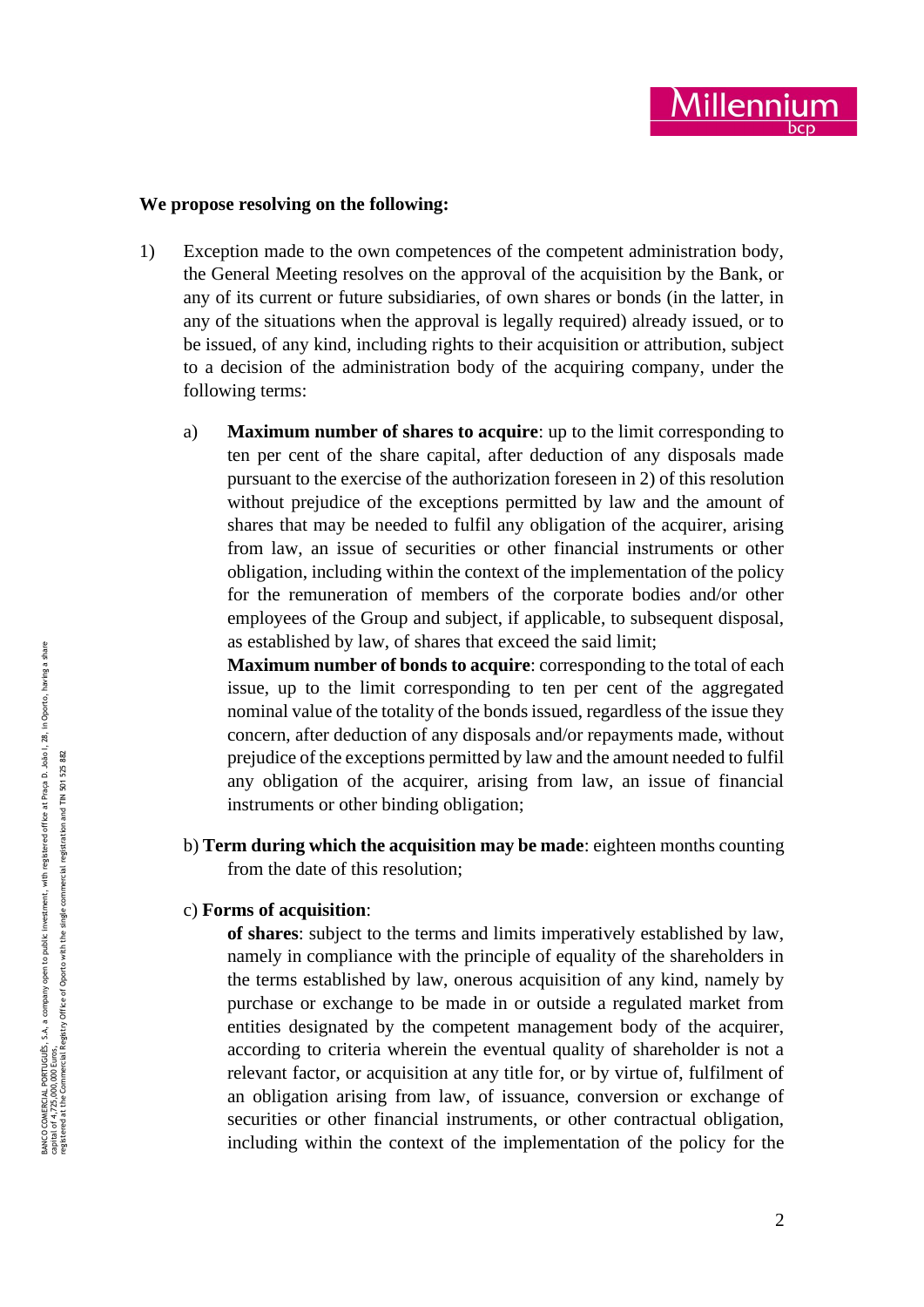

remuneration of members of the corporate bodies and/or other employees of the Group, in accordance with the respective legal or binding conditions; **of bonds**: acquisition of any kind, namely original acquisition or onerous secondary acquisition in a regulated market or out of a regulated market, whether or not carried out through financial dealers, besides the cases of conversion of convertible bonds;

#### d) **Minimum and maximum consideration for the acquisitions**:

**of shares**: the price of an onerous acquisition must be contained in an interval of fifteen per cent less or more vis - à -vis respectively the lowest and the average trading price of the shares traded on Euronext Lisbon, during the week immediately preceding the acquisition. In the case of acquisition connected with, or in satisfaction of contractual conditions, namely of issuance of securities or other financial instruments, or of contract related with such issue, the price will be the one resulting from the terms of such issuance or contract, if such is foreseen;

**of bonds**: the price of an onerous secondary acquisition must be contained within a fifteen per cent interval up or down vis-à-vis the average price of the bonds in the stock exchange where the acquisition is made, during the week immediately preceding the acquisition or correspond to the acquisition price pursuant to the law or contract, namely acquisition through accord and satisfaction agreement, when the acquisition derives from it;

In case of an issue not listed in a regulated market, the interval shall refer to the value computed based on the bond prices of other financial institutions in the same rating class, with similar term, and, for issues with interest rate structures or derivatives included, bearing in mind the value of those structures or derivatives, estimated by the method usually used by market operators, if it allows an objective computation, or by means of an independent valuation, if not.

In the case of acquisition connected with, or in satisfaction of contractual conditions, namely of issuance of other securities, or of contract related with such issue, the price will be the one resulting from the terms of such issuance or contract, if such is foreseen;

- e) **Time of acquisition:** to be determined by the management body of the acquiring company, taking into consideration the situation of the market and the interests or obligations of the acquirer, the Bank or of any subsidiary company of the Bank, and being carried out in one or more times in the proportions to be established by the said body.
- 2) The General Meeting of Shareholders resolves to approve, except in the cases of conversion or redemption and those subject to the specific authority of the competent administration body, the sale of own shares or bonds that have been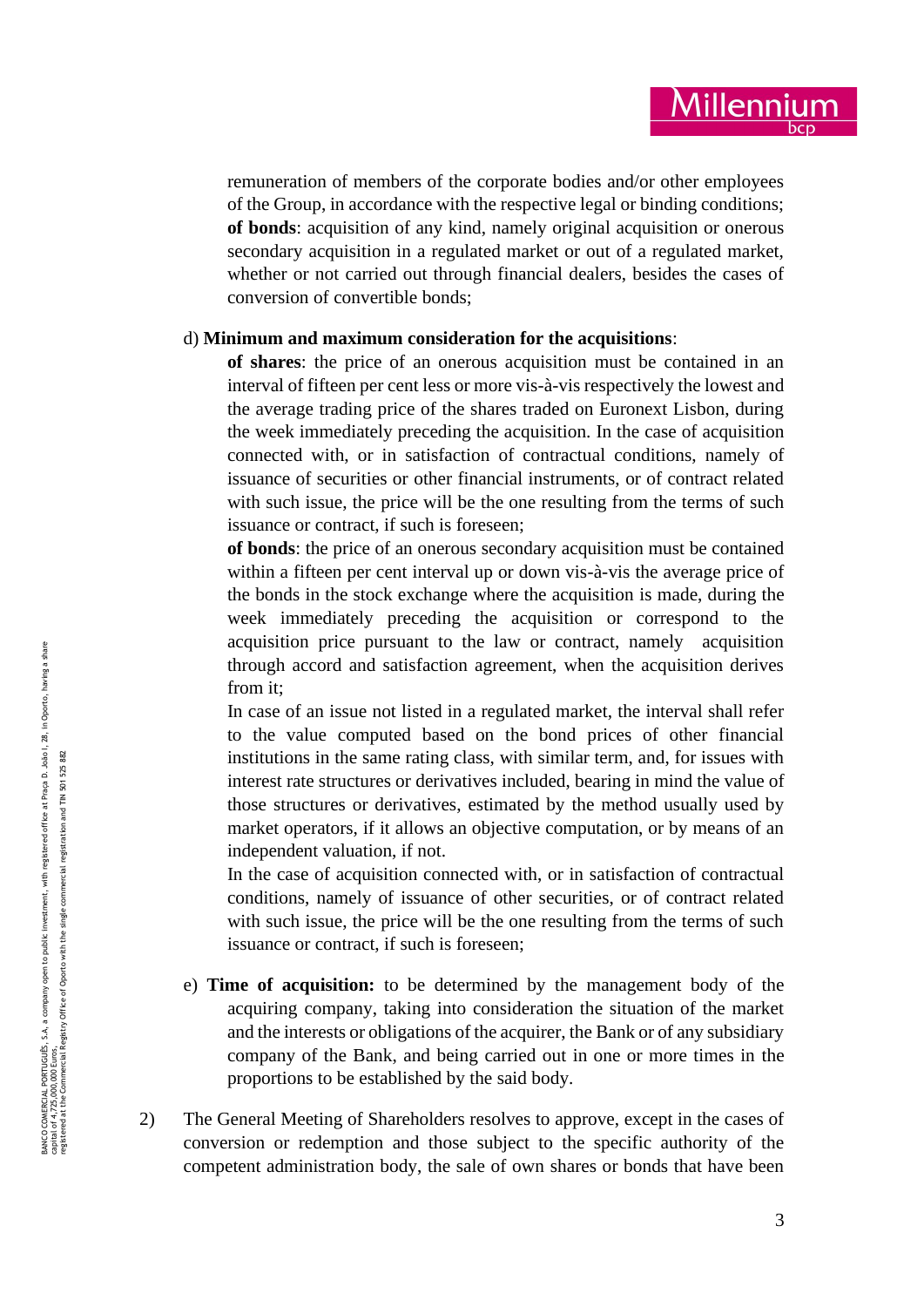acquired (in the latter, in any of the situations when the approval is legally required), including rights to their acquisition or attribution, subject to a decision made by the competent management body of the seller company, under the following terms:

- a) **Minimum number of shares or bonds to sell**: the correspondent to the quantity enough for the fulfilment of an obligation undertaken, arising from law, contract, issuance of securities or other financial instruments or resolution adopted by the competent management body;
- b) **Term during which the acquisition may be made:** eighteen months counting from the date of this resolution;
- c) **Form of sale**: subject to the terms and limits imperatively established by law, namely in compliance with the principle of equality of the shareholders in the terms established by law, onerous sale of any kind, namely by purchase or exchange to be made in or outside a regulated market to entities designated by the competent management body of the seller, according to criteria wherein the eventual quality of shareholder is not a relevant factor, or sale at any title, when resolved by the competent management body, without damaging that, when the sale is made for fulfilment of an obligation assumed or arising from law, of issue, conversion or exchange of securities or other financial instruments or other binding obligation, including within the context of the implementation of the policy for the remuneration of members of the corporate bodies and/or other employees of the Group, the same is to be made in accordance with the respective legal or binding conditions;

### d) **Minimum sale price:**

**of shares**: no more than fifteen per cent below the average trading price on Euronext Lisbon of the shares sold during the week immediately preceding the sale, or other price that is determined or results from the terms and conditions pursuant to the law or contract (and, namely, from the issue of other securities, in particular convertible or exchangeable securities, or of contract entered into relating to such issue, conversion or exchange or yet within the context of the implementation of the policy for the remuneration of members of the corporate bodies and/or other employees of the Group), when the sale derives from them;

**of bonds**: no more than fifteen per cent below the lowest prices referred to in sub -paragraph d) of nr. 1 of this resolution (in the portion regarding bonds), in accordance with the applicable situation, or price determined in connection with the issue terms and conditions of other securities, namely convertible securities, or in accordance with contract related with such programme, issuance or conversion, or yet within the context of the implementation of the policy for the remuneration of corporate bodies